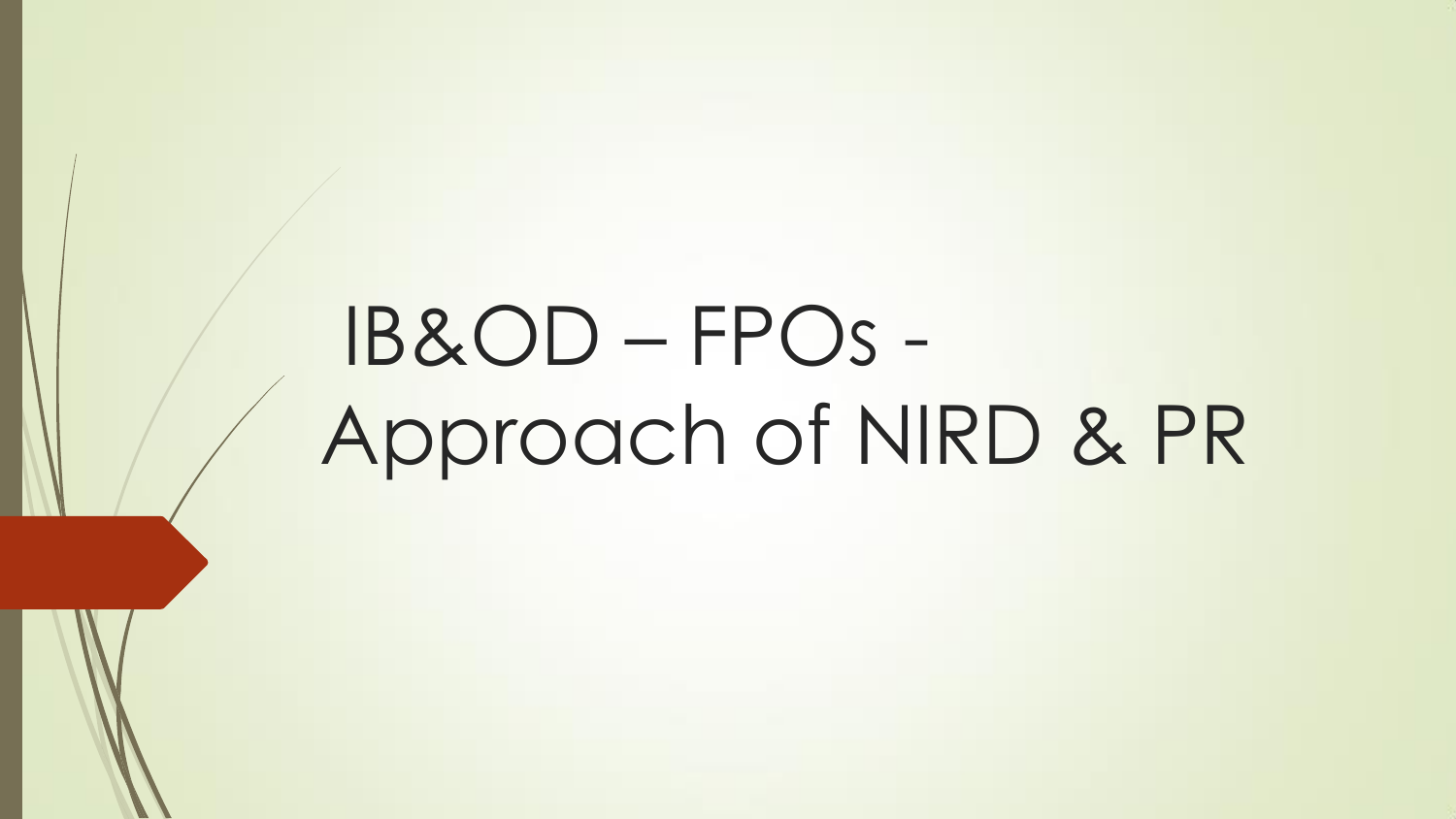### Distance Covered so far

- Organized National Workshops, Writes' shops, buyer seller meets and capacity building programs for divergent stake holders across the country the trainees include line functionaries, practitioners, BOD members and POPIs - TSAs
- Prepared hands on operational manuals, modules and work books for FPOs
- Conducted Pan India dip stick study to understand the dynamics of growth of FPOs and diagnose what works and what not
- Partner to SFAC, NABARD and different state initiatives
- Mentoring and Technically supporting 60 FPOs of north coastal AP funded by NABARD in addition to providing advisory services to TRIGP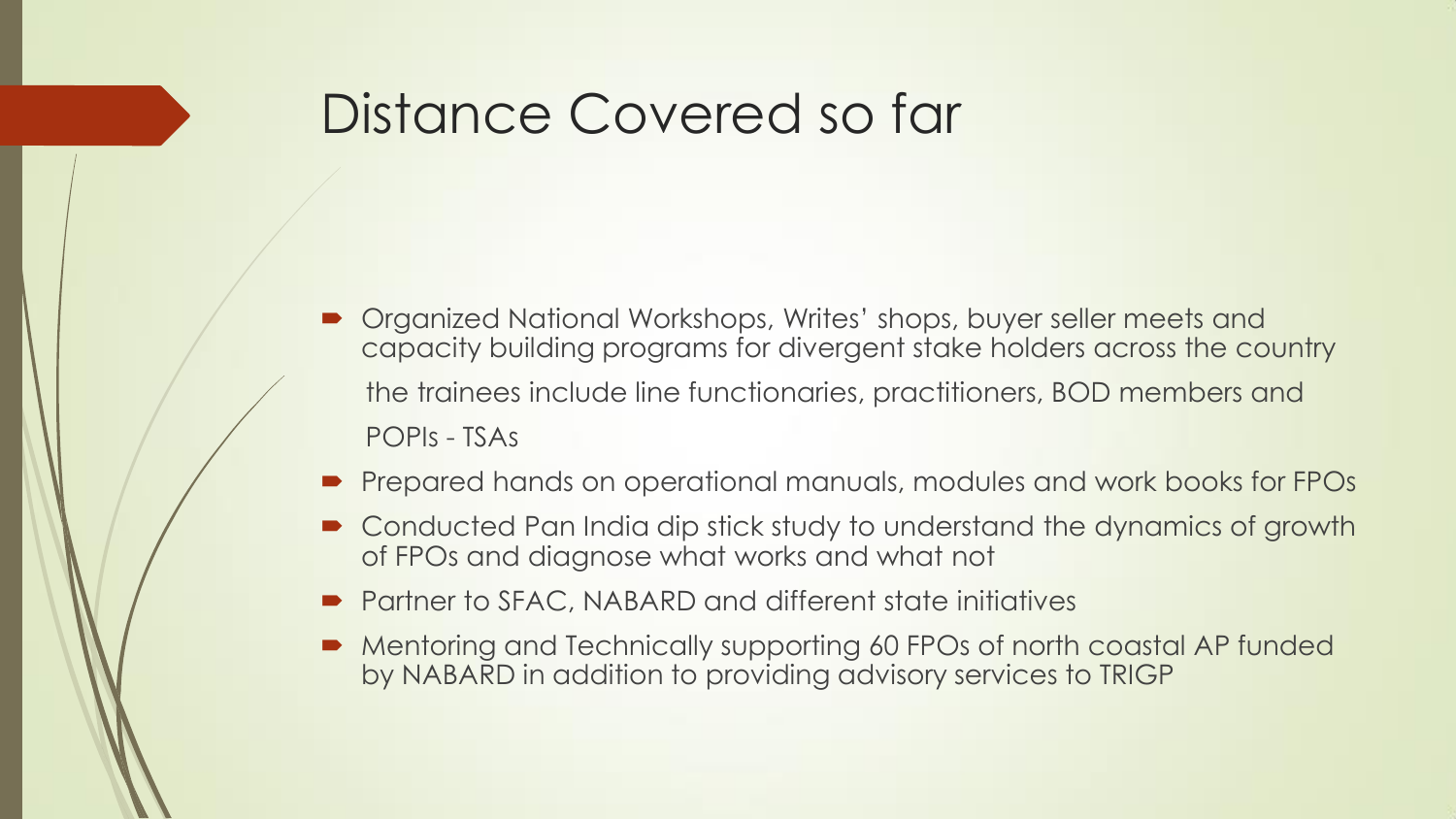# NIRD&PR:CAS-FPO Cell works on 4 thematic areas

1. Capacity Building 2. Policy Advocacy 3. Research Studies 4. Mentoring and Technical Support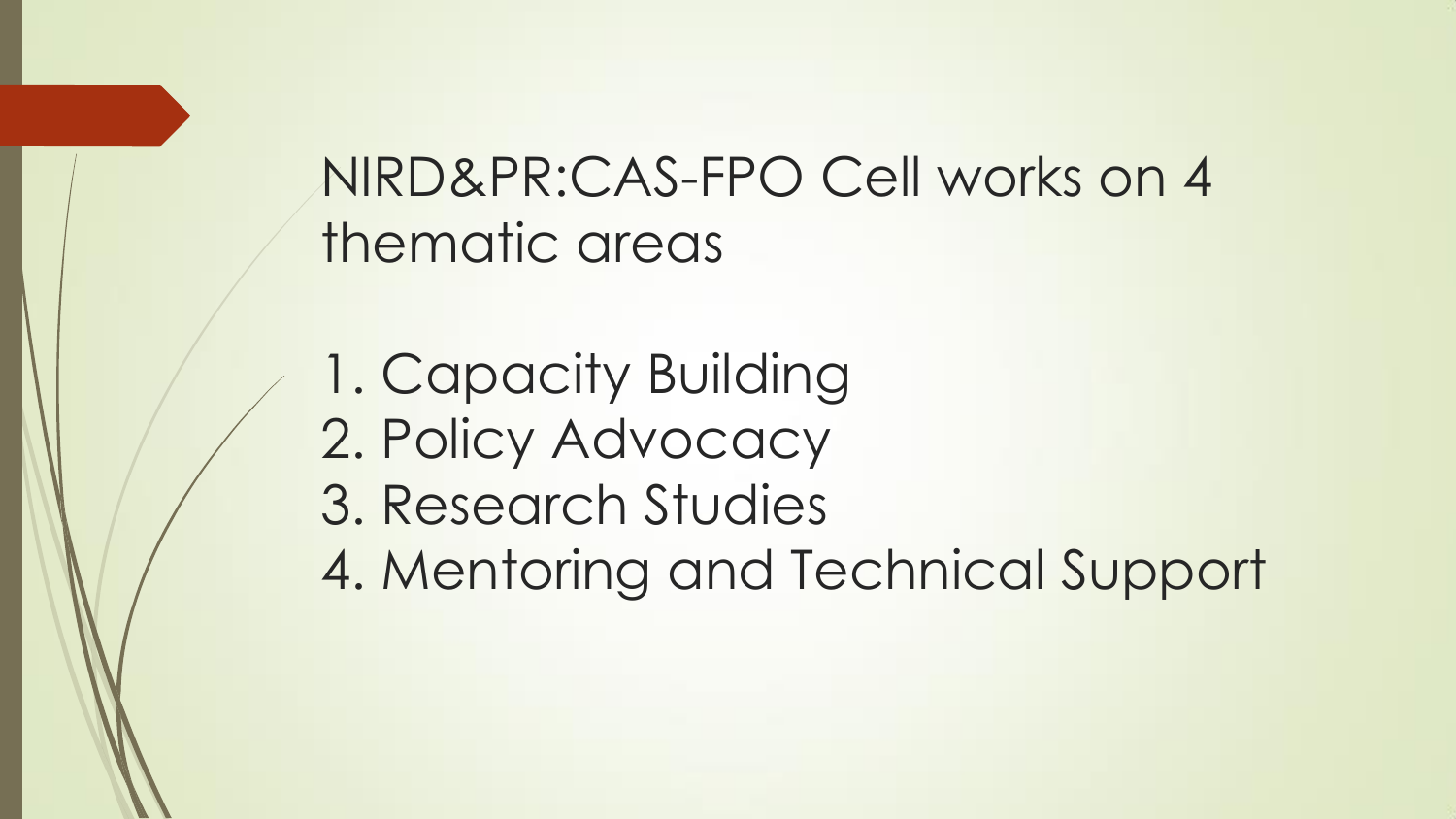# Approach of NIRD & PR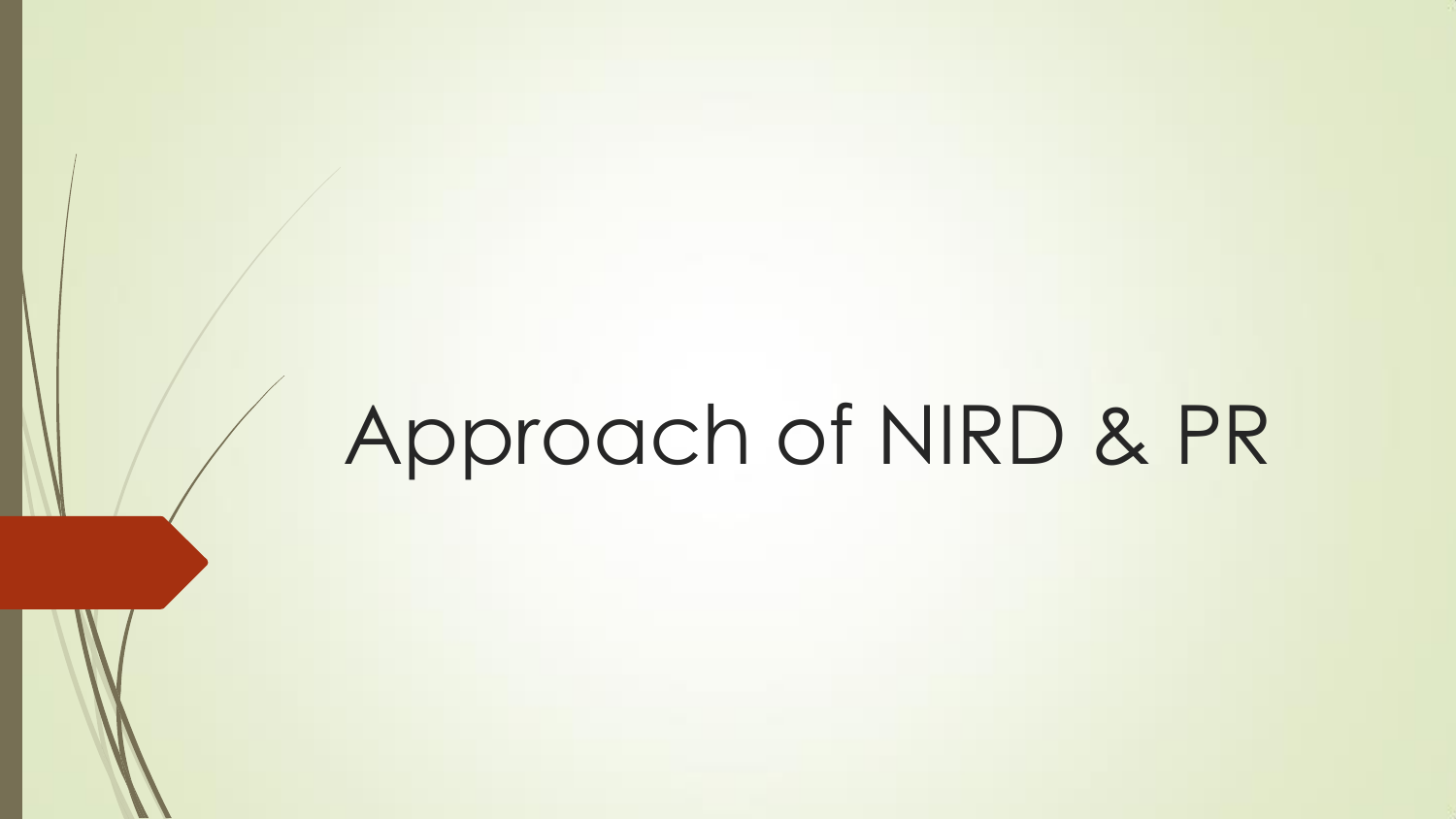#### Our Approach to FPOs is

based on Pan India study of FPOs and working along with 29 SIRDPRs across the country ,cross pollinating best practices and understanding the challenges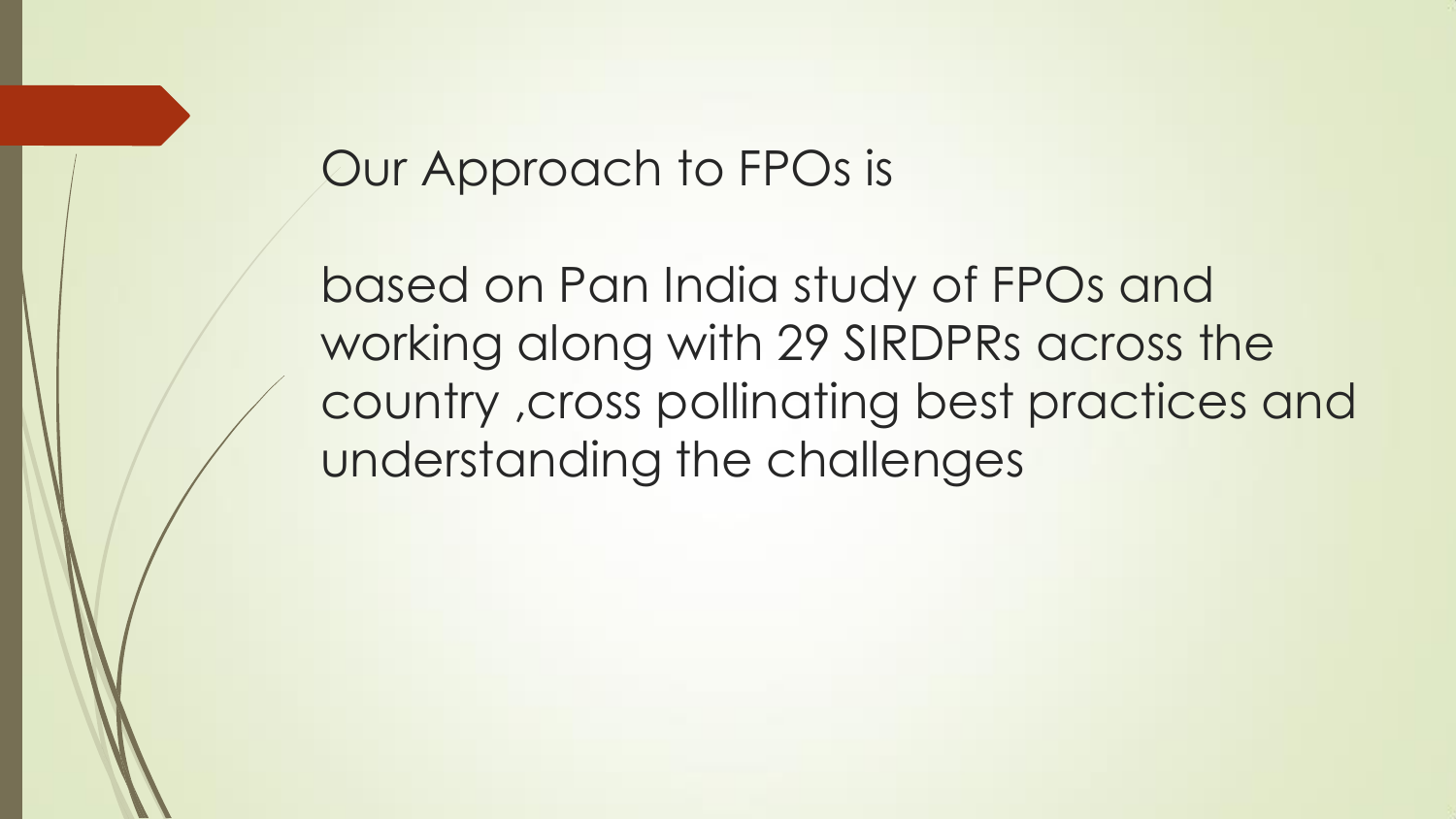The FPO should be statutory compliant in all respects

Its Non negotiable for us

Bankers won't finance such FPOs

**Make every last working day of month "statutory review day"**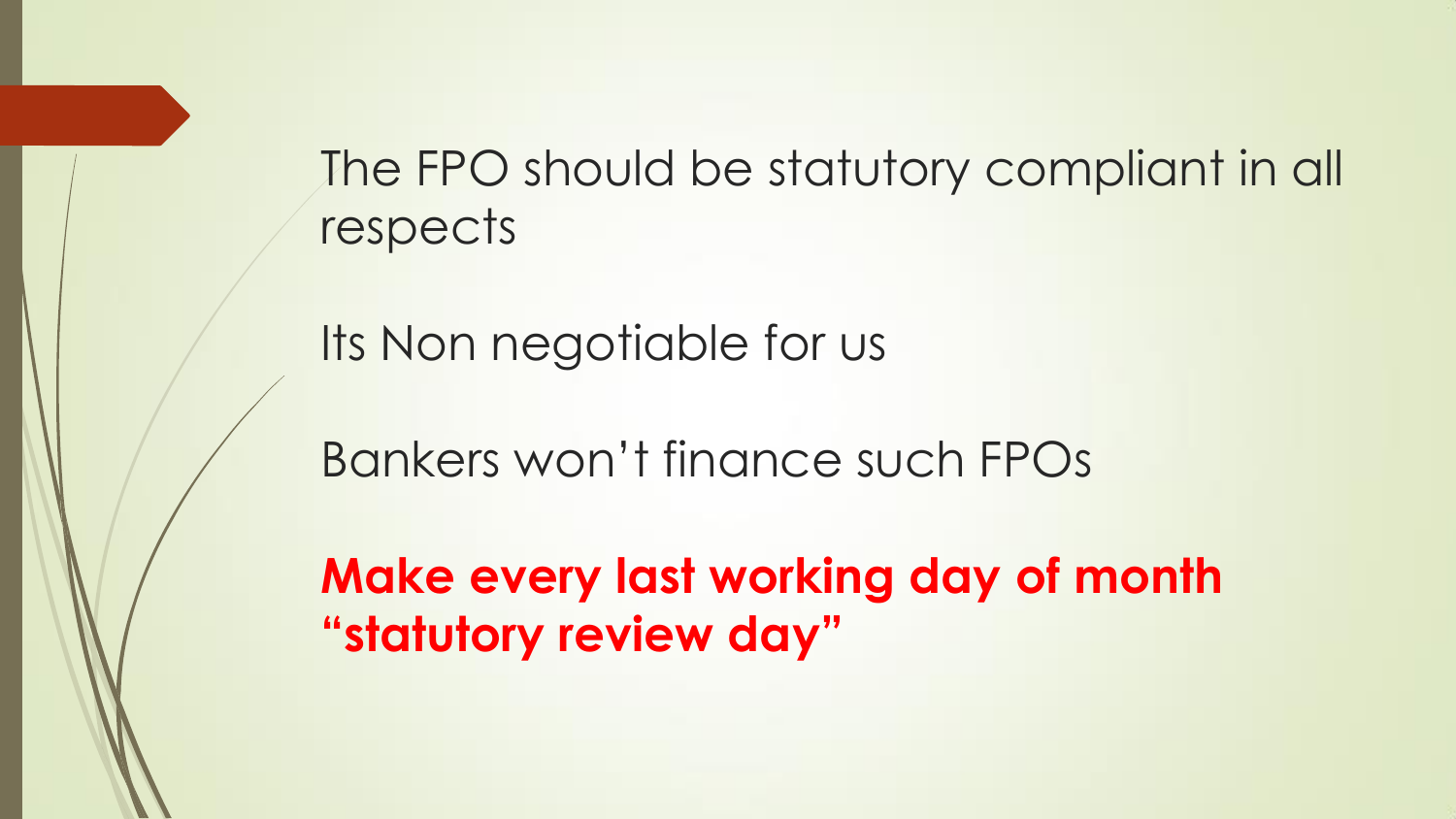#### Bench Mark FPO vis-à-vis its current status

Socio Psycho Metric analysis in locating the FPO as Fast, Solid or Slow Climbers and contextualize interventions based on current status and potentiality in store

*standard field tested tools for analysis*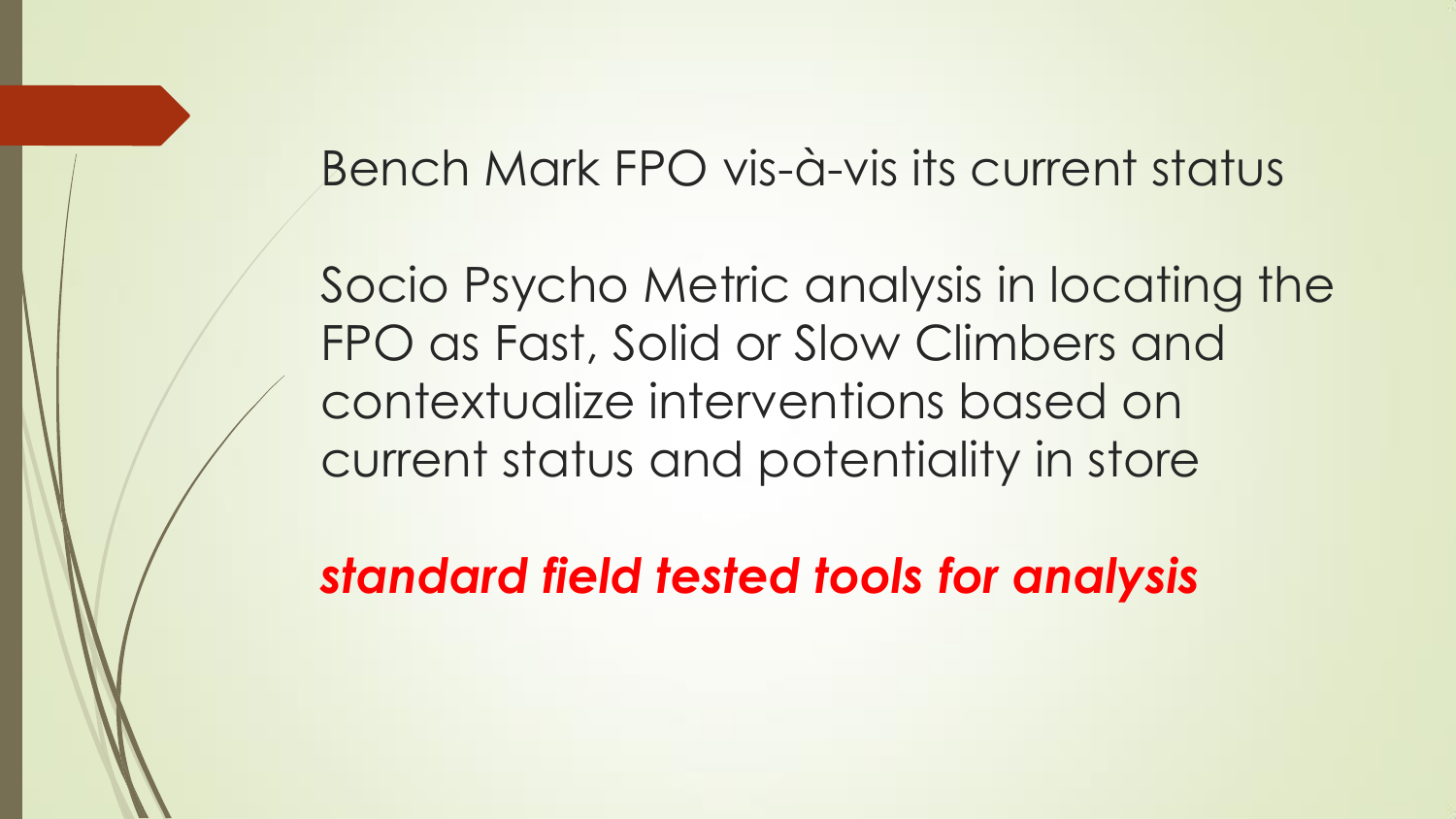Skill Test for stake holders pre and post CB intervention

Skill Test helps in self evaluation of the trainer as well as the trainee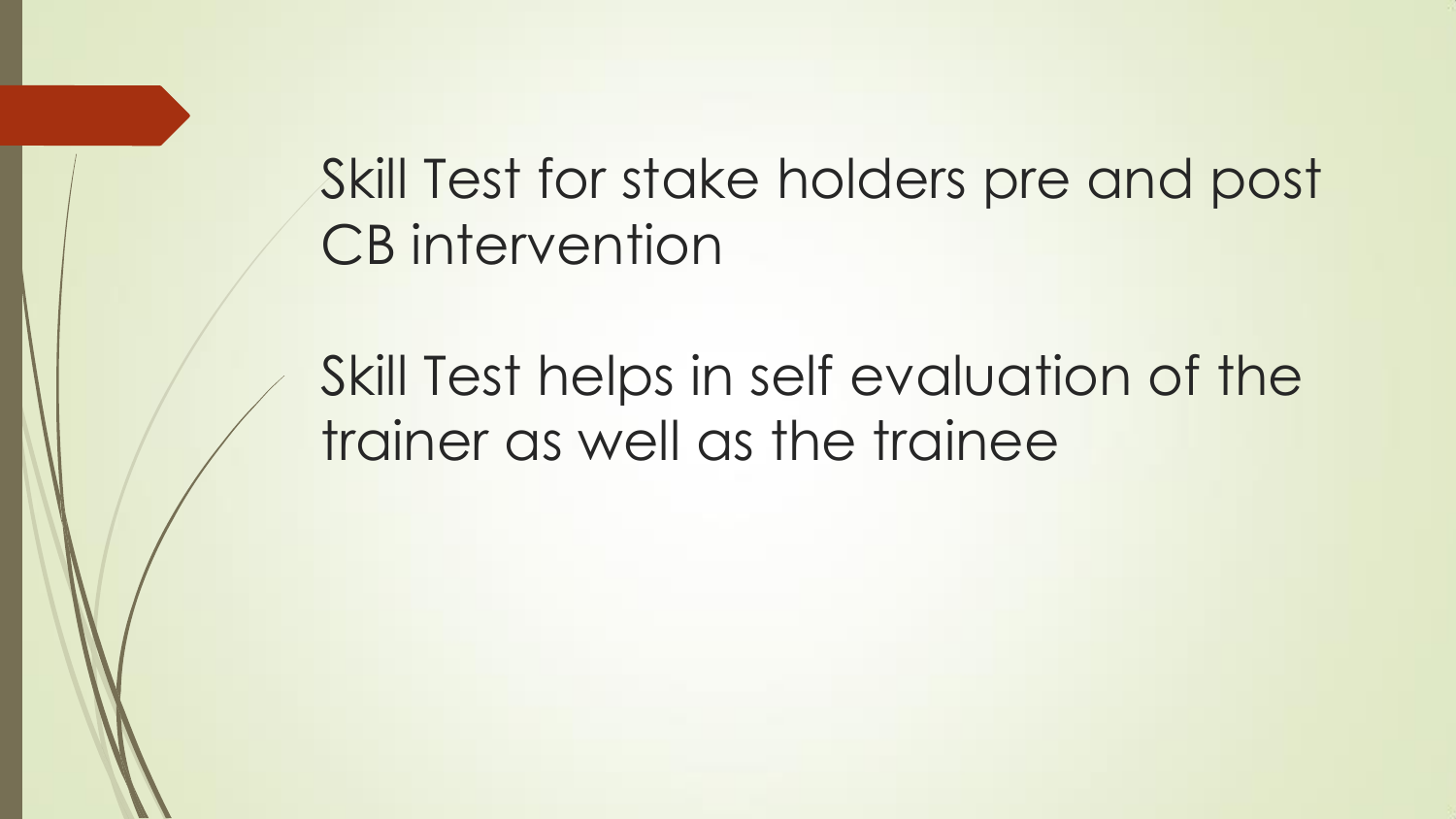Strong convergence with Gram Panchayat and Panchayat Raj Institutions

NIRD & PR has core value that Rural Development and Panchayat Raj are intrinsically woven

Sensitize & Make Panchayat leaders at all levels appreciate the endeavors of FPO

*RD and PR are inseparable*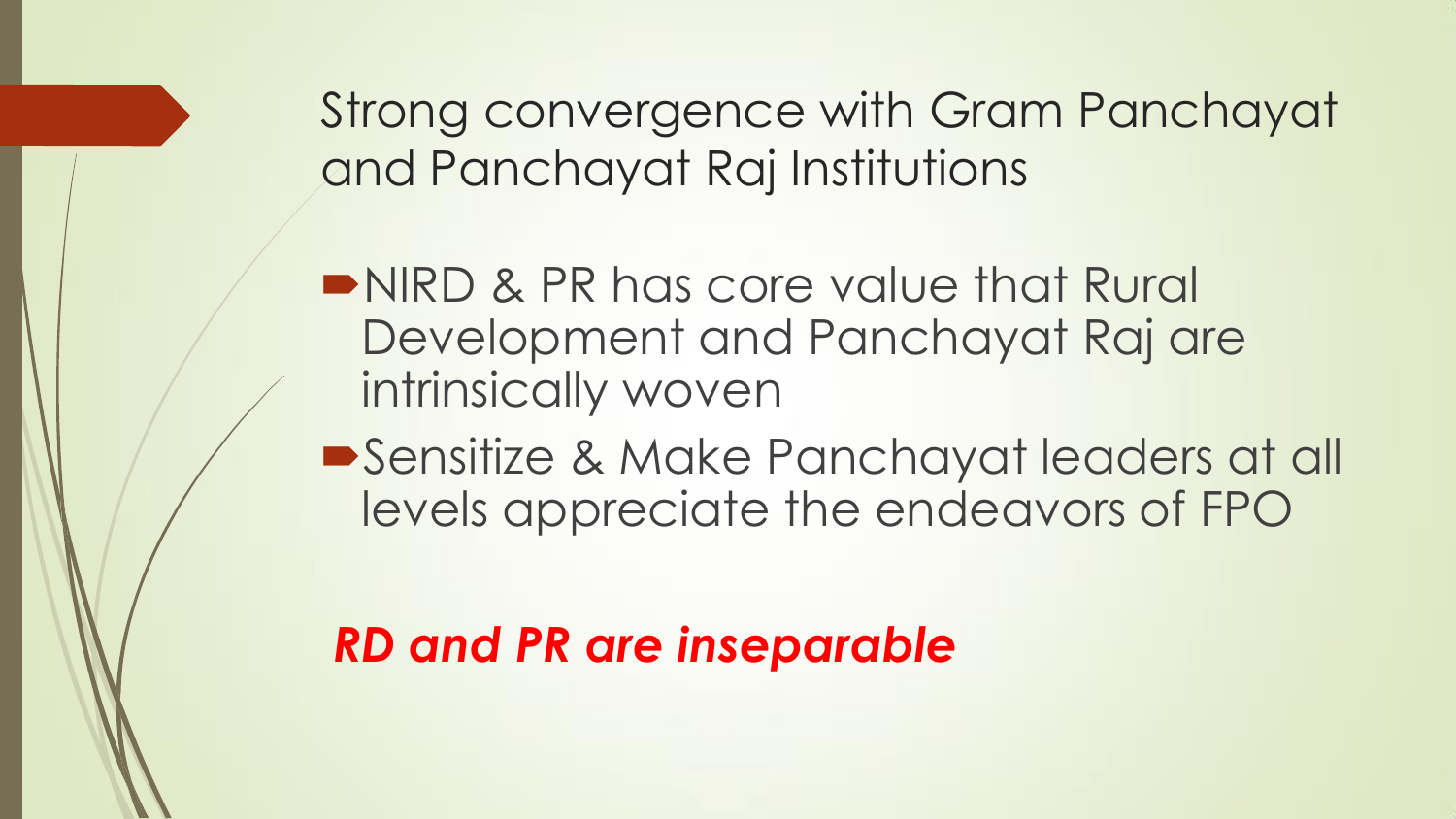Always start with micro plan at Household level aggregating FPG or VPG and to FPO

Micro Plan gives realistic assessment of business requirements *It helps in defining patronage of each share holder* It helps evolve leadership It also helps in GAP, PGS and Organic Certification process from bottom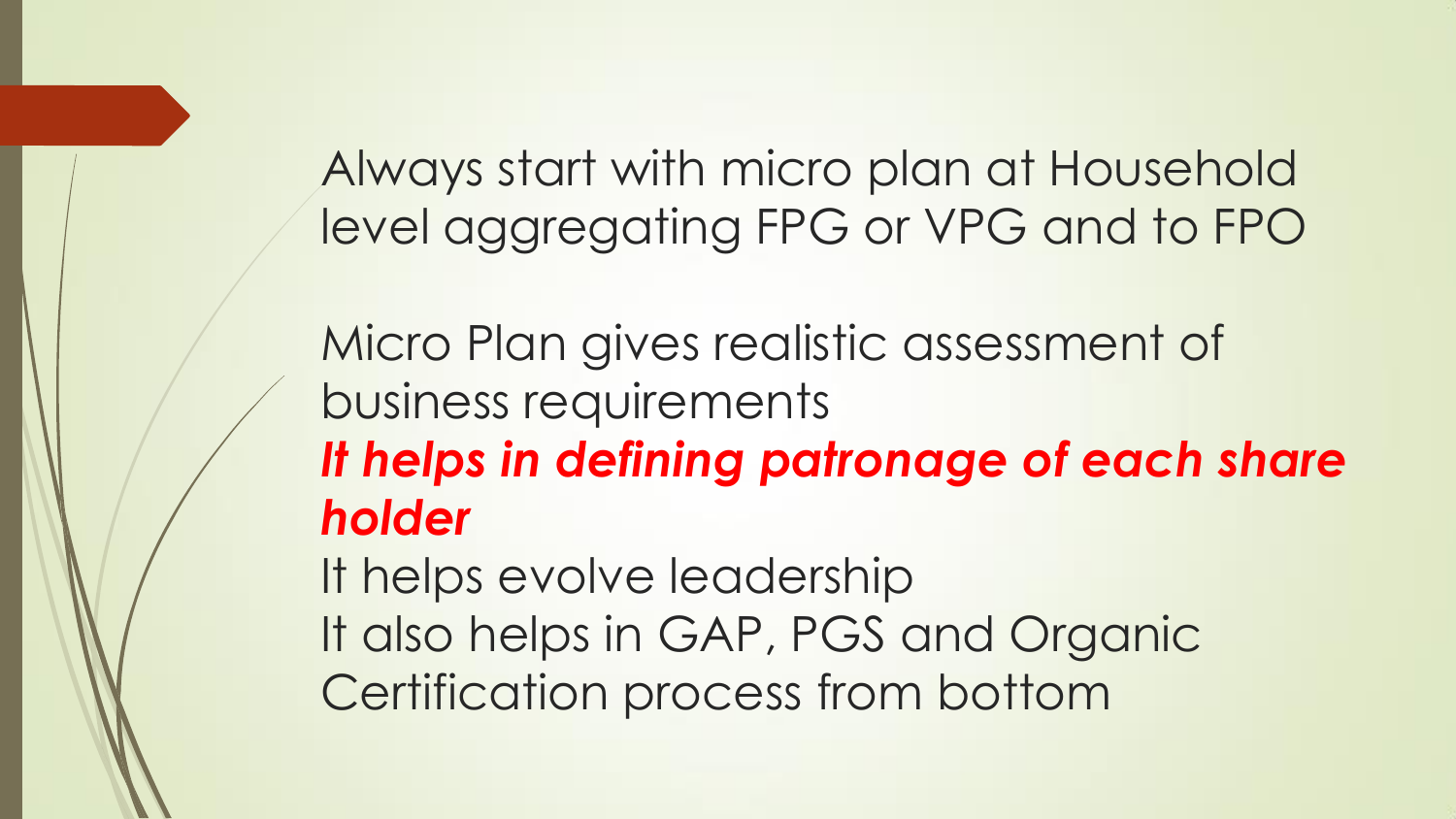#### Focus on Patronage spelt out in the AOA

As per the FPC Act Patronage is to be clearly defined in writing for each of the share holder during AGM

*Make all value added services equity centric*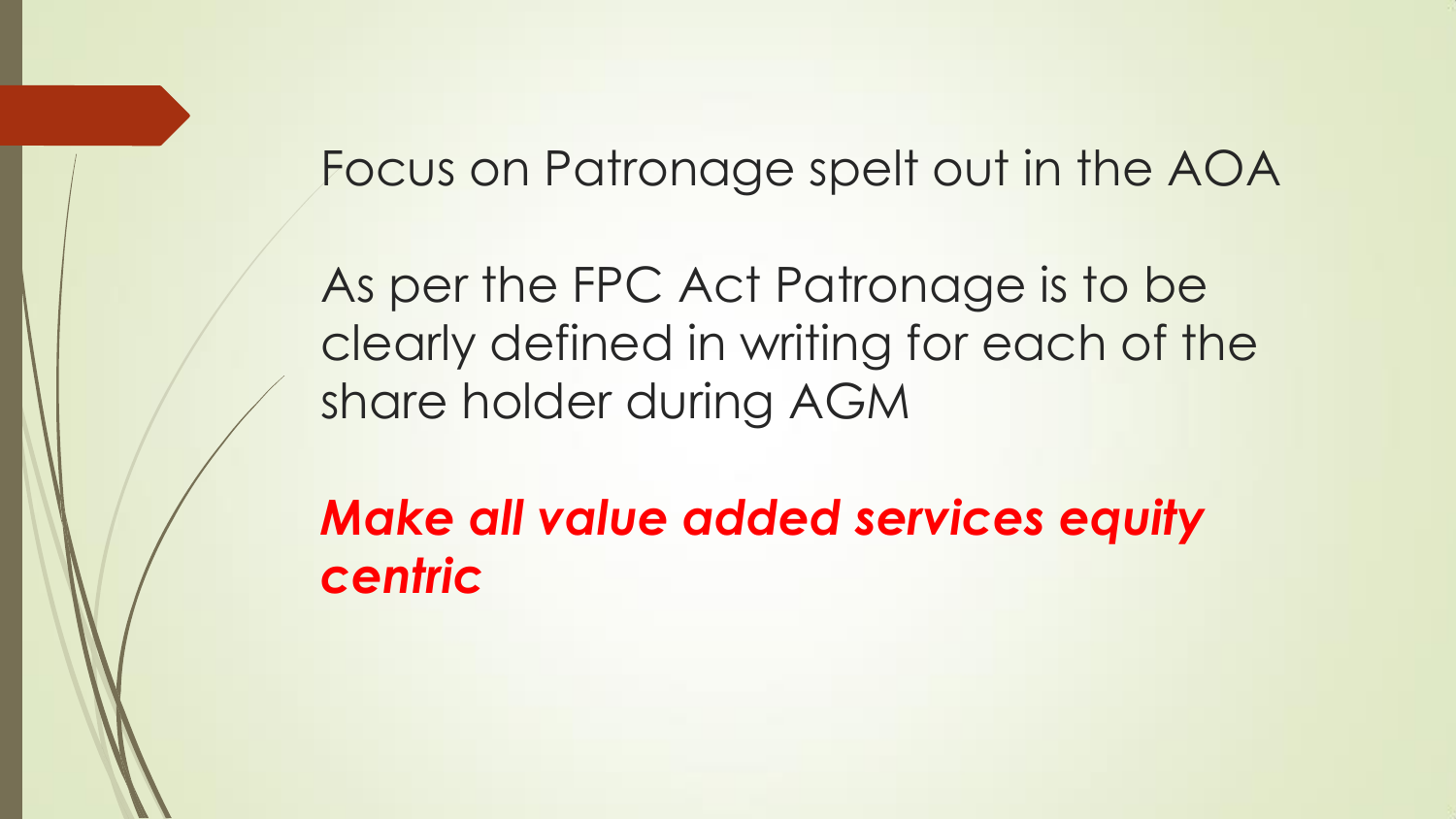*NIRD&PR strongly believes in strong convergence with existing NRLM groups and their federations* to leverage existing social capital and organically link them to on going value chain development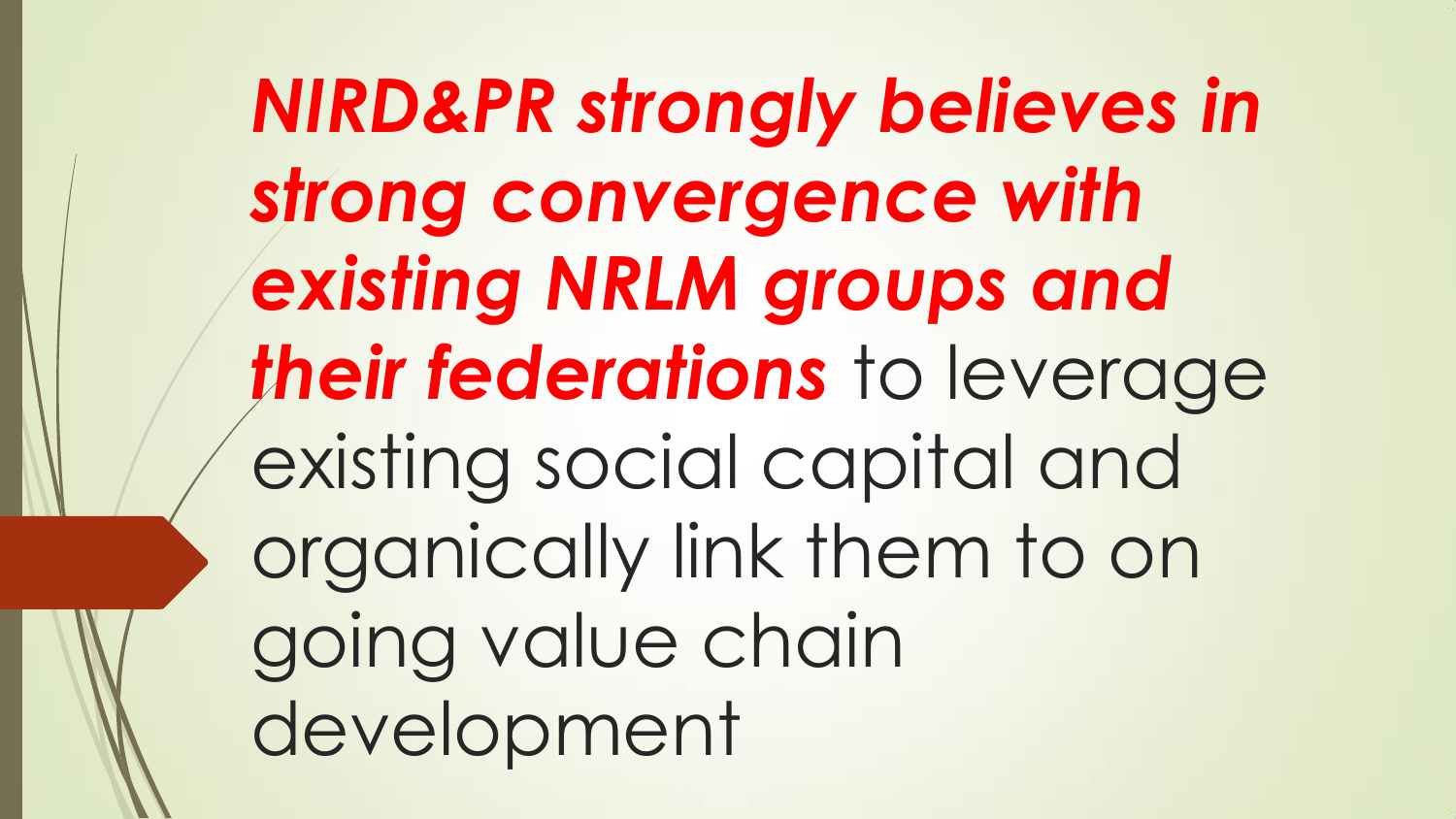Focus on Farmers' Service Index (Happiness Index)

Remember FPC is a limited dividend company

*maximum dividend declared so far is 8% with average share holding of Rs.1000 which is not very exciting for farmer but ease of doing agriculture will*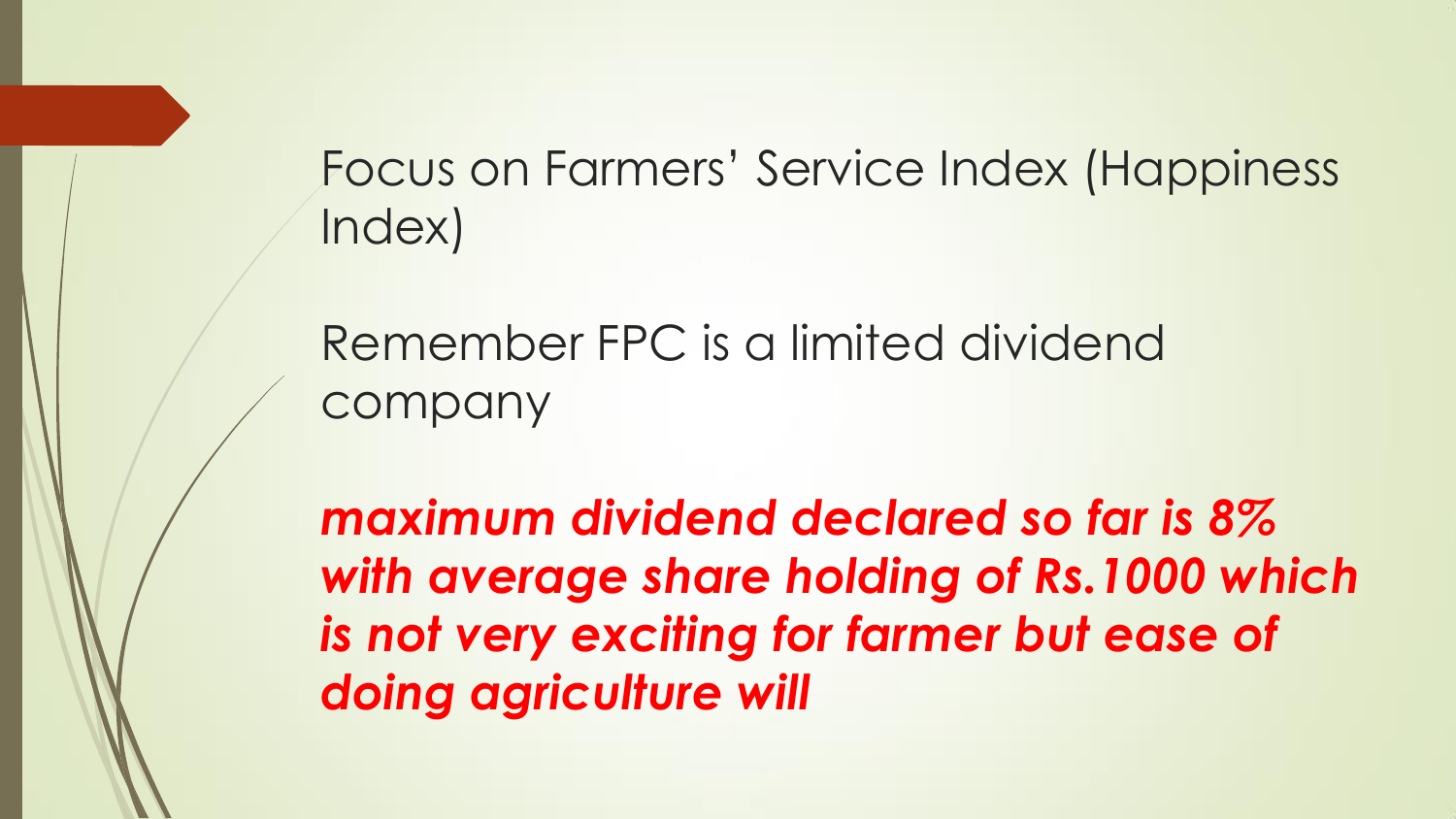Align your Business Plans with Value Chain Development Plans

Remember VCD precedes BP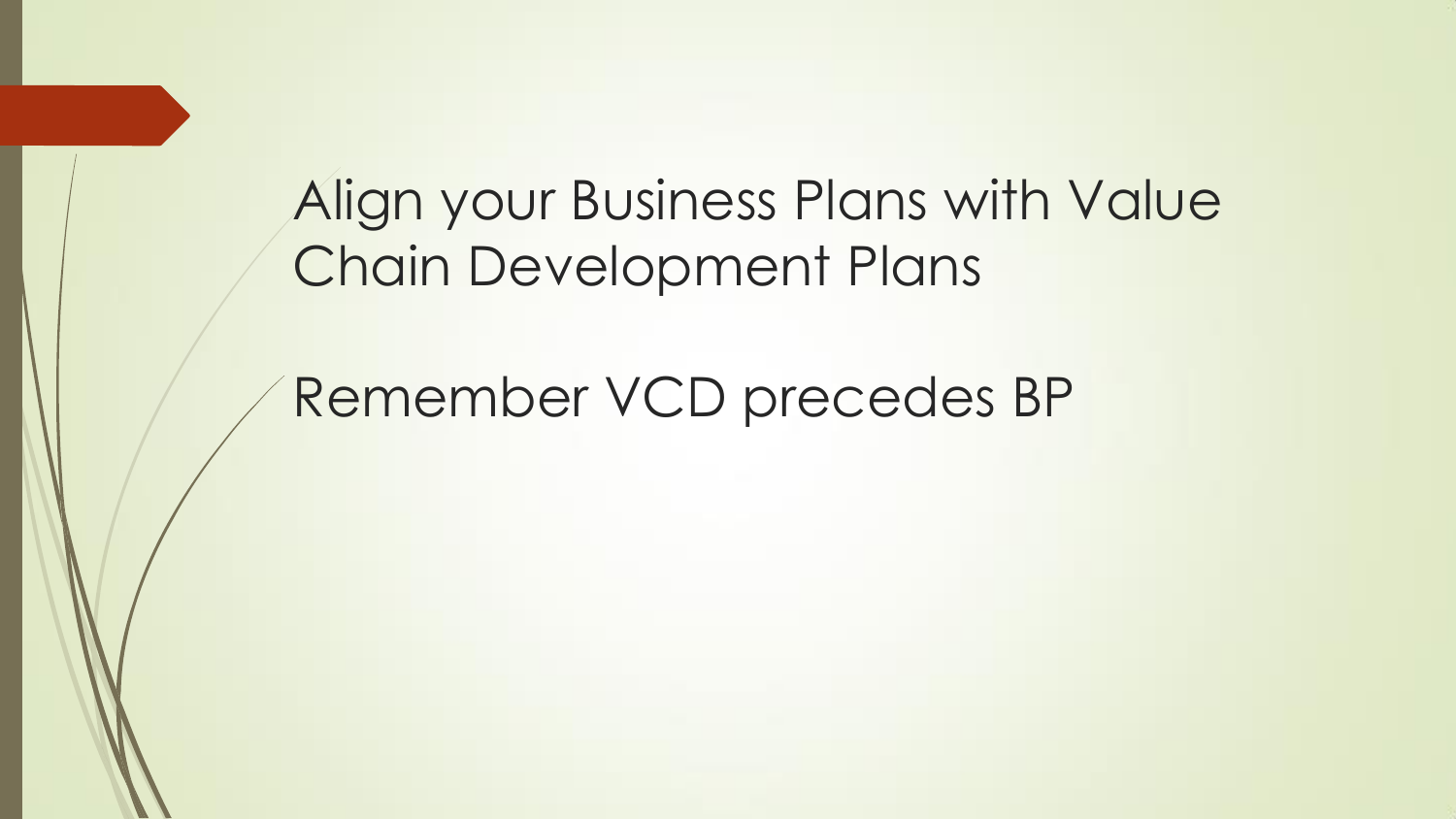Align your plans with Critical Rating Index of NABARD

CRI is a self rating tool and your plans and CRI should always complement each other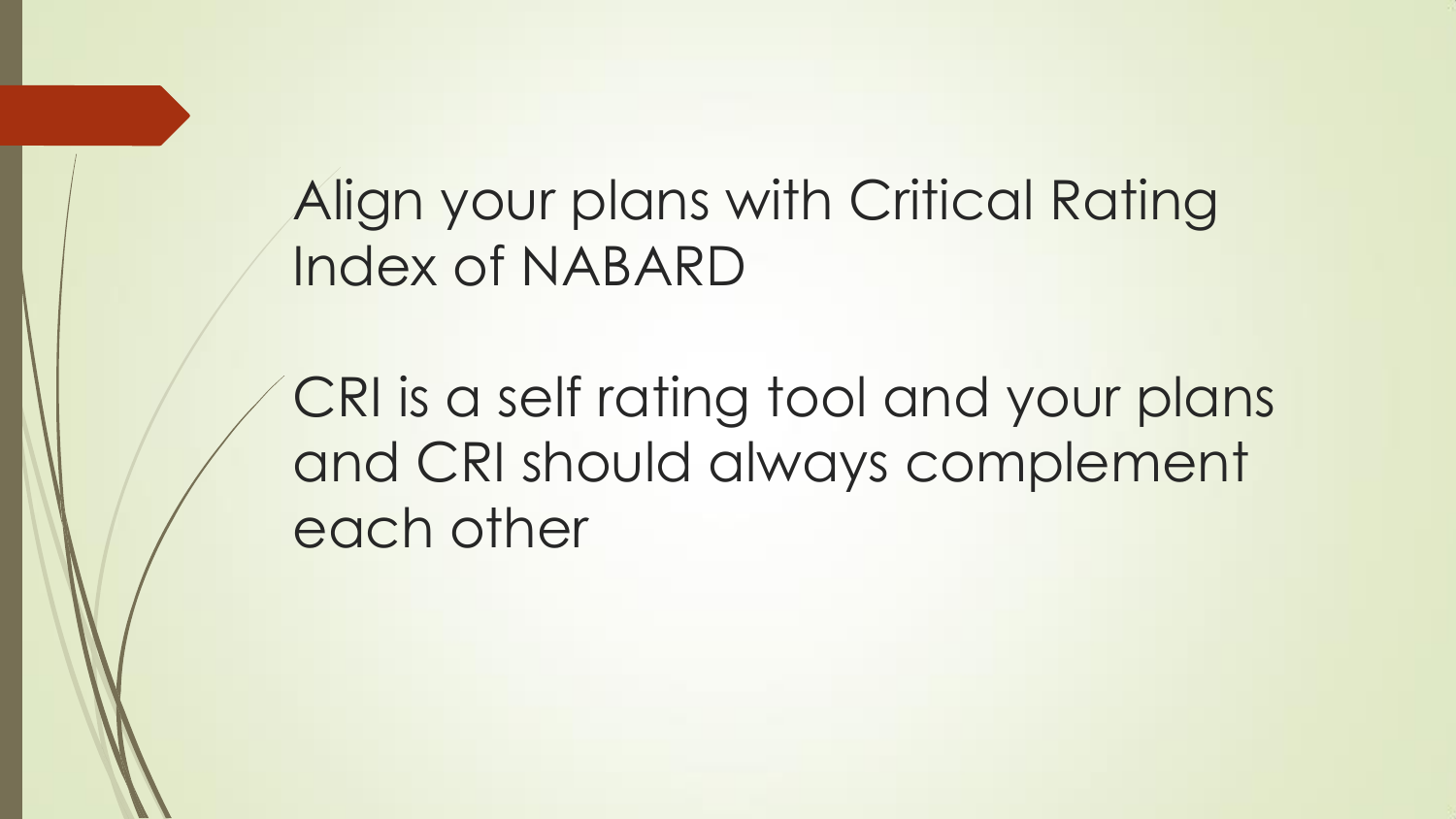Draw Realistic FPO Performance Indicators first *Outreach Indicators Operational Indicators Financial Indicators* 

 $\checkmark$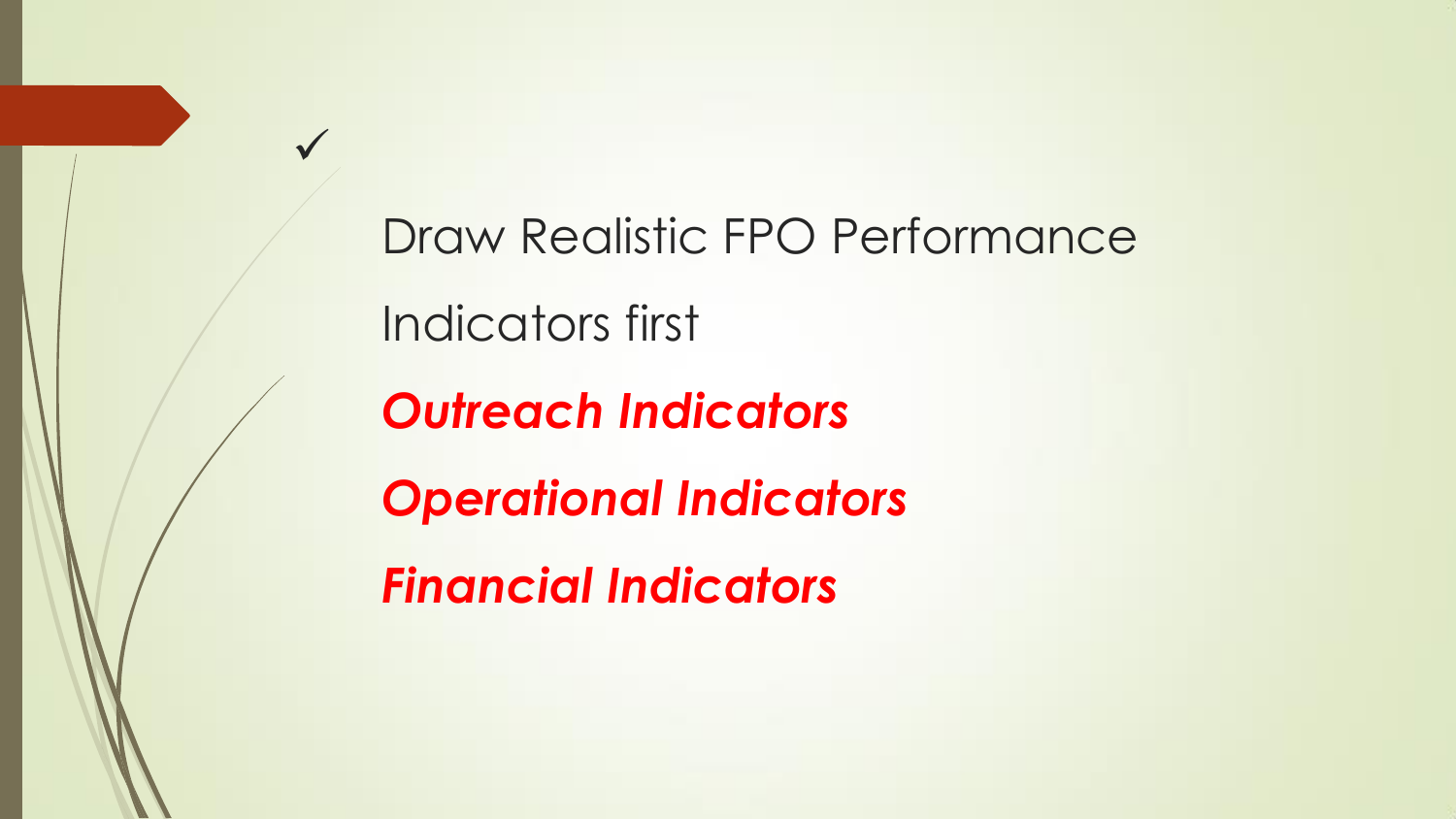Remember ideal FPO buys from farmers more and sells to him less

Follow 70 – 30 formula

 $\checkmark$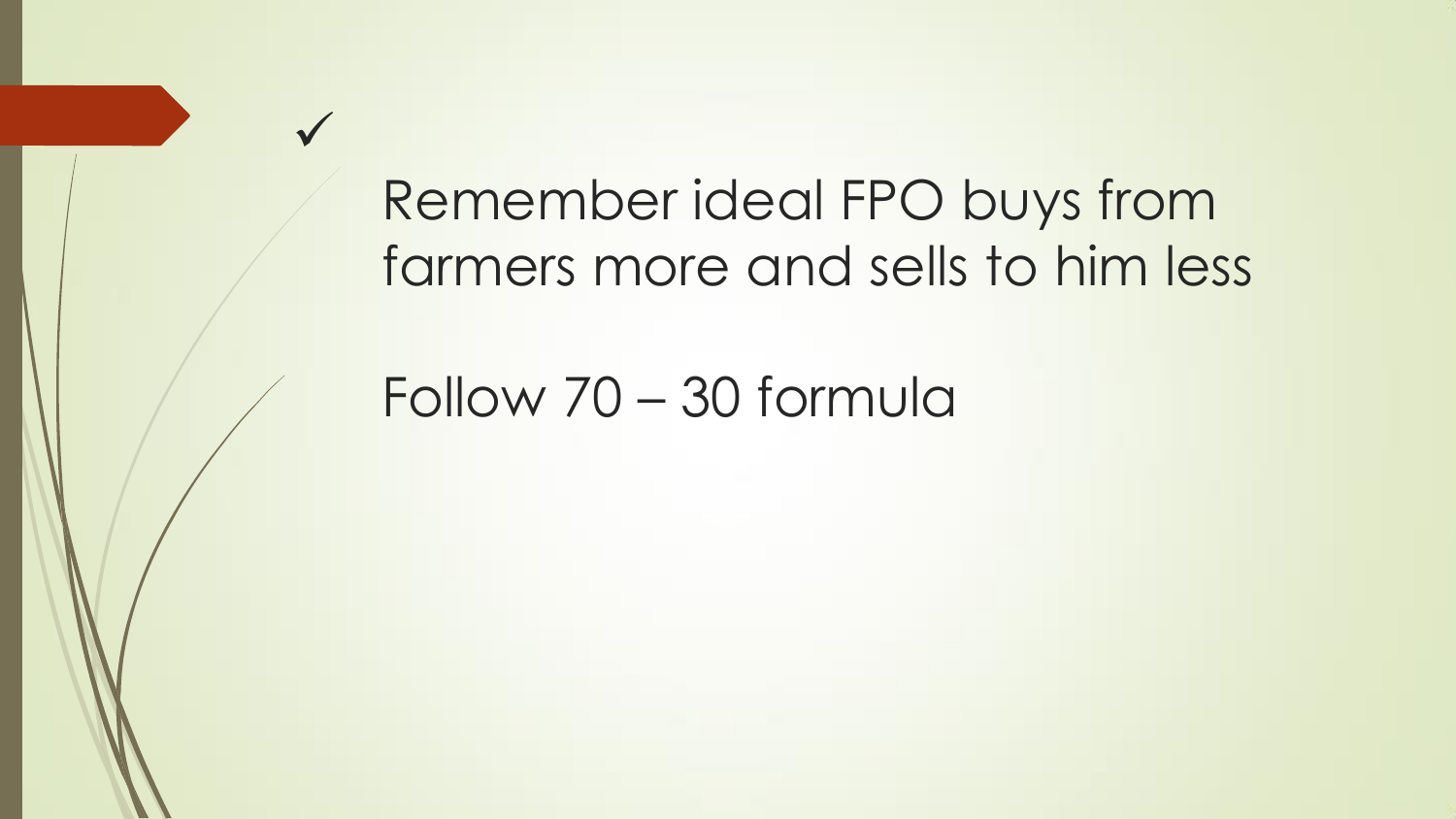## If FPGs are mobilized

 $\checkmark$ 

focus on duel approach of both FPG and FPO Linkages

FPGs are foundations blocks for FPOs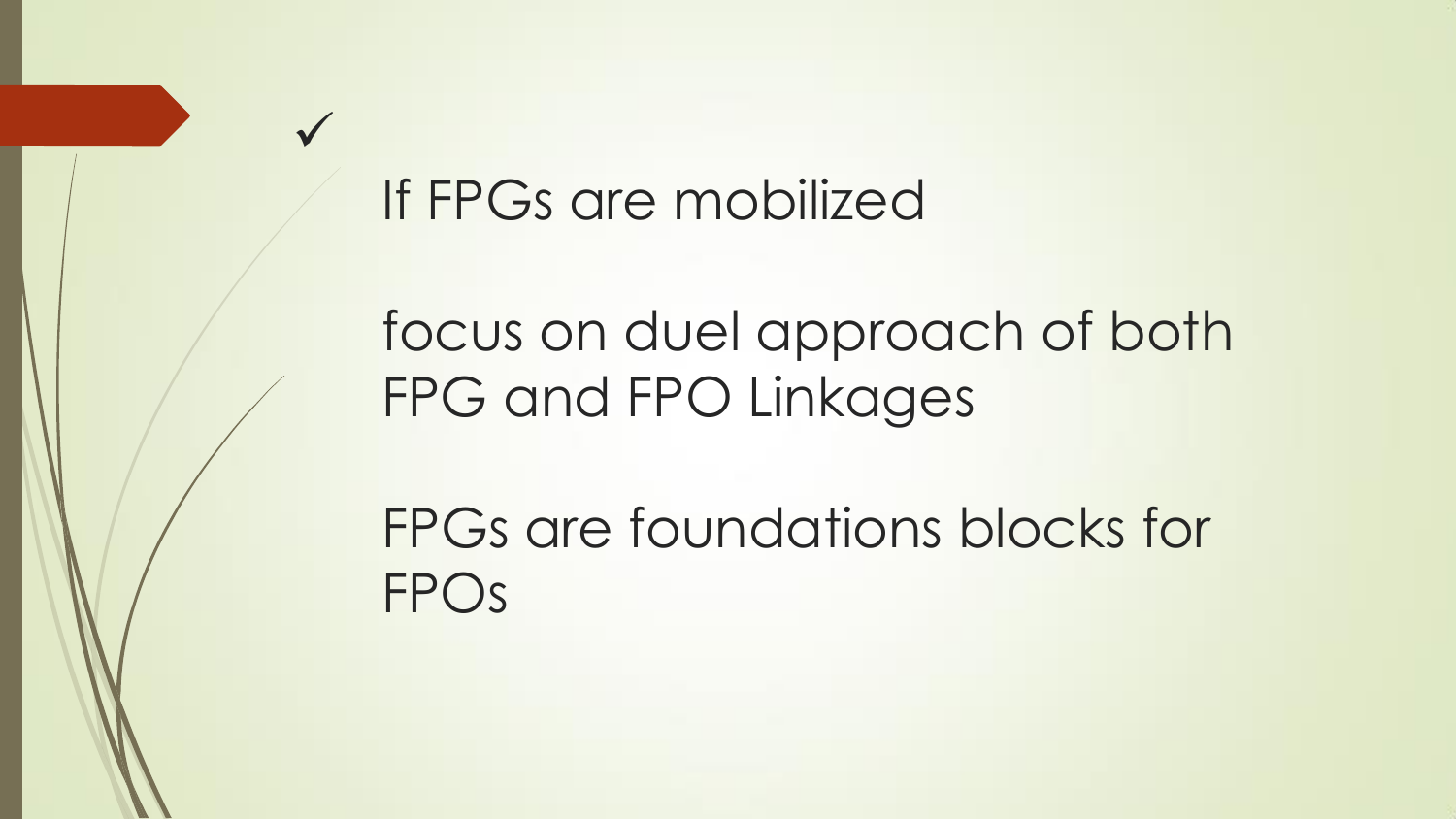Align with supply chain Remember consistency is life of business

 $\checkmark$ 

Specify daily volume, quantity, grade/quality, package, place of delivery, expected price, GST details and mode of payment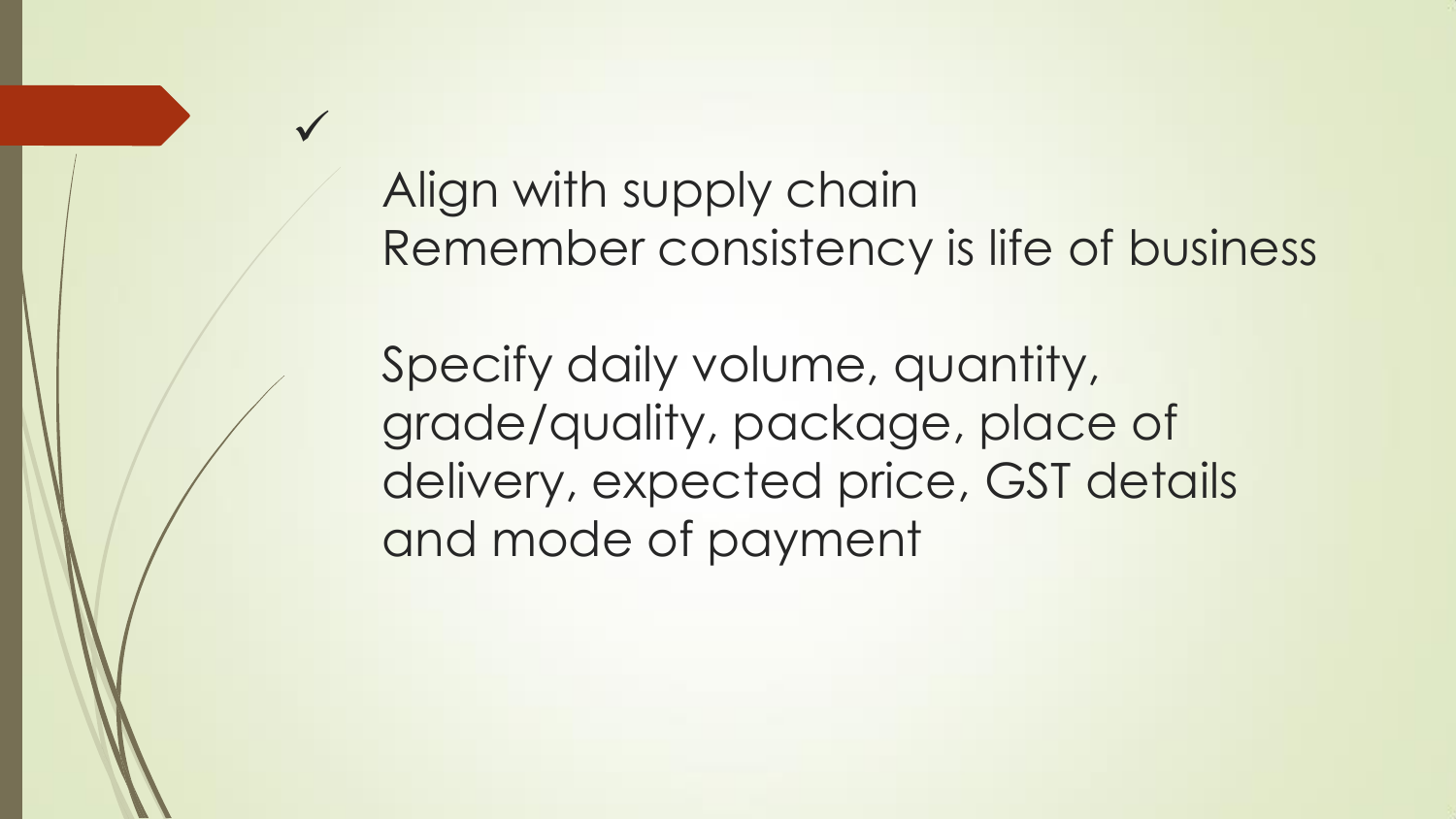As much as possible follow eco-resilient practices – *revisit MAP defined in the AOA*

■ We owe mother earth protecting her from indoctrinate chemical use and let us contribute to Lessening carbon foot prints